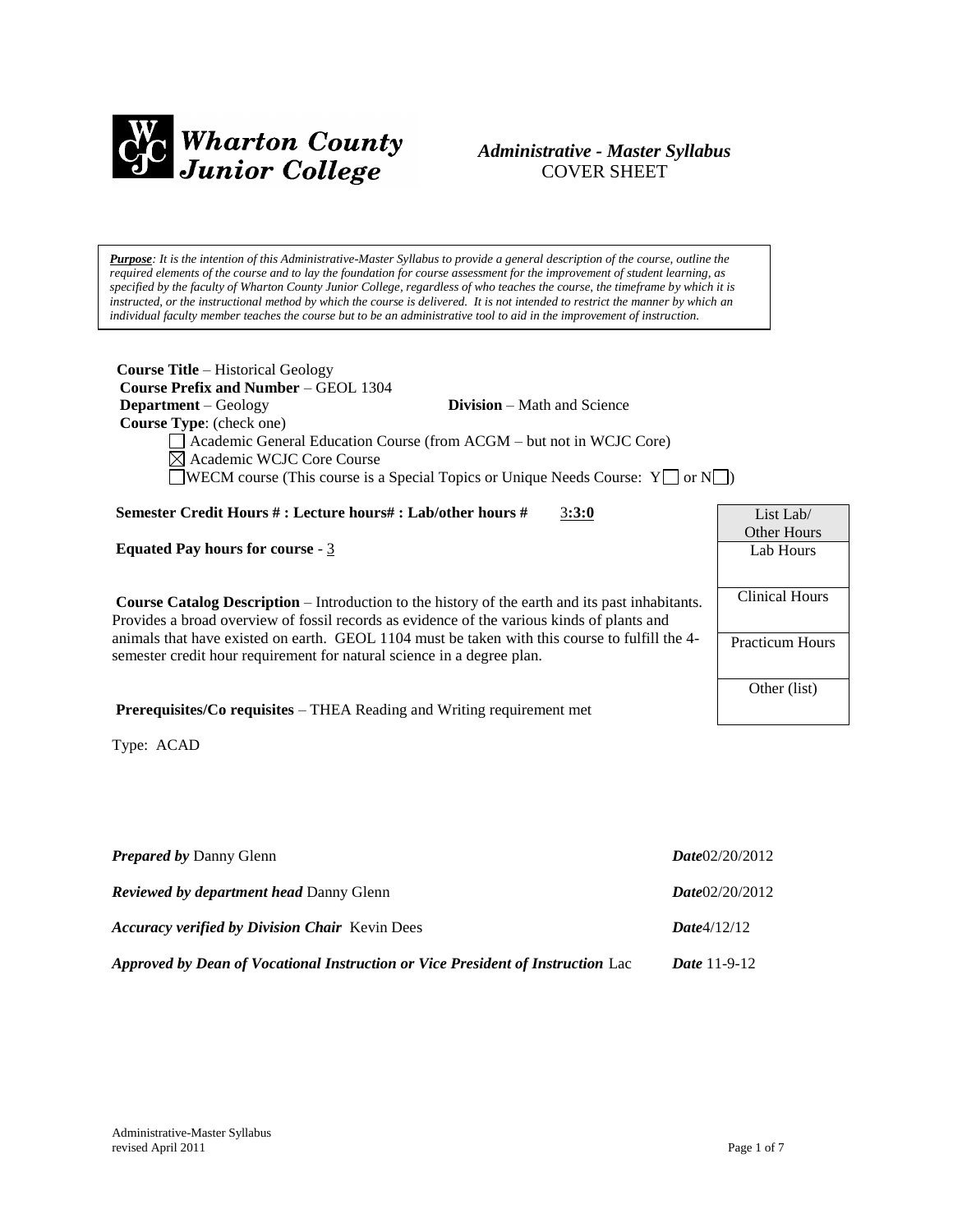

**I. Topical Outline** – Each offering of this course must include the following topics (be sure to include information regarding lab, practicum, clinical or other non-lecture instruction):

Course Objectives:

A. General

1. To emphasize the importance of historical geology.

2. To relate the acquisition of theoretical concepts to everyday life.

B. Specific

1. To provide an understanding of historical geology at an entry level for science majors as well as non-

#### majors.

2. To emphasize the relationships within historical geology and the connections between earth's beginning

and the present.

3. To show the student the dynamic physical/chemical changes that have occurred in both the continents and

the oceans

4. To allow the student to see the evolution of life on earth through the interpretation of fossil remains.

Topical Outline (major areas of coverage):

- Introduction to Earth System History
- Earth Materials and Features
- Geologic Time
- Life on Earth and its Fossil Record
- **Biologic Evolution**
- Interpreting Sedimentary Environments and Global Change
- Plate Tectonics and Earth History
- Archean World Geology and Life Forms, especially the development of Life

• Proterozoic World - Geology and Life Forms, with emphasis on the expansion of types of softbodied life forms

• Paleozoic World - Geology and Life Forms with emphasis on the development of Terrestrial Plants and Terrestrial Vertebrate Organisms

• Mesozoic World - Geology and Life Forms - Thr Rise of Dinosaurs and development of Mammals

• Cenozoic World - Geology and Life Forms with emphasis on the Rise of Primates and the Evolution of Humans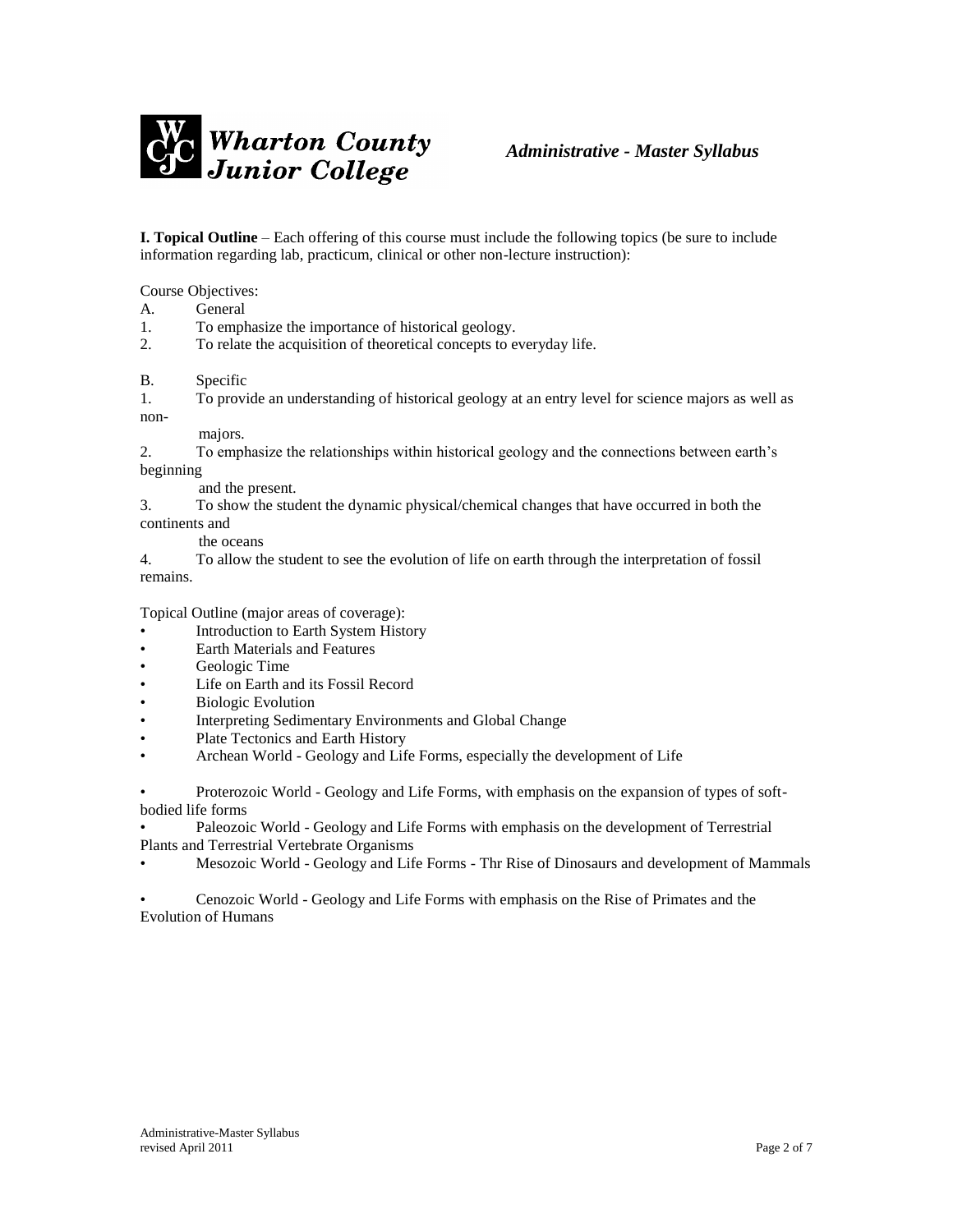#### **II. Course Learning Outcomes**

| <b>Course Learning Outcome</b>                                                                                                                                                                                                                                                                                                                                                                                                                                                                                                                                                                                                                                                                     | <b>Method of Assessment</b>                                                                                                                                                                                                                                                                                                                                                                                                                                                                                                                                                                                                                     |
|----------------------------------------------------------------------------------------------------------------------------------------------------------------------------------------------------------------------------------------------------------------------------------------------------------------------------------------------------------------------------------------------------------------------------------------------------------------------------------------------------------------------------------------------------------------------------------------------------------------------------------------------------------------------------------------------------|-------------------------------------------------------------------------------------------------------------------------------------------------------------------------------------------------------------------------------------------------------------------------------------------------------------------------------------------------------------------------------------------------------------------------------------------------------------------------------------------------------------------------------------------------------------------------------------------------------------------------------------------------|
| Be able to demonstrate a basic knowledge of the<br>history of the earth throughout geologic time.<br>Realize the importance of historical geology as it<br>relates to everyday life such as acquisition of coal,<br>oil and other fossil fuels.<br>Relate the acquisition of theoretical concepts to<br>problem solving situations in everyday life.<br>Have an understanding of historical geology at an<br>entry level upon which the student can build if he or<br>she decides to pursue a career in the sciences.<br>Recognize the relationships within historical<br>geology and the connections between earth's<br>beginning and the present, emphasizing the<br>evolution of life on earth. | 1. Exams and term papers are based upon concepts of<br>geological time, the formation of the earth, and the<br>development of life on earth.<br>2. Exams and term papers center on current topics of<br>geological events of today.<br>3. The student is tested over the Scientific Method of<br>investigation of problem solving that is used in all of the<br>aspects of our world.<br>4. The student's assignments reflect all branches of geology,<br>providing a foundation upon which to build.<br>5. The student's exams and term paper reflect basic concepts<br>including the connections between earth's beginning and the<br>present |

### **III. Required Text(s), Optional Text(s) and/or Materials to be Supplied by Student.** (Required) *Visualizing Earth History* **by Babcock 2009 edition published by John Wiley. The ISBN is 978-0-471-72490-2.**

#### **IV. Suggested Course Maximum** - 40

#### **V. List any specific spatial or physical requirements beyond a typical classroom required to teach the course**.

Lecture classroom & designated geology storage/housing of specimens of rocks, fossils, minerals, and geologic maps/charts.

#### **VI. Course Requirements/Grading System – Describe any course specific requirements such as research papers or reading assignments and the generalized grading format for the course** A. Examinations

Major lecture exams may be in the form of essay questions, fill in the blank, multiple-choice, matching, or any combination of these formats. The number of major examinations, quizzes, and outside projects are to be as follows:

1. There will be 3 to 4 major lecture examinations spaced throughout the semester

2. A term paper of an approved geolgoical topic will be assigned. Multiple quizzes, or other department approved projects may also be assigned but these (paper, quizzes, etc.) numerical grade(s) averaged together will carry the weight of a lecture exam.

3. Items 1 and 2 above carry the weight of 75% of the students lecture average for the semester as is designated as the LECTURE AVERAGE.

4. The comprehensive final examination alone will constitute 25% of the student's grade for the semester.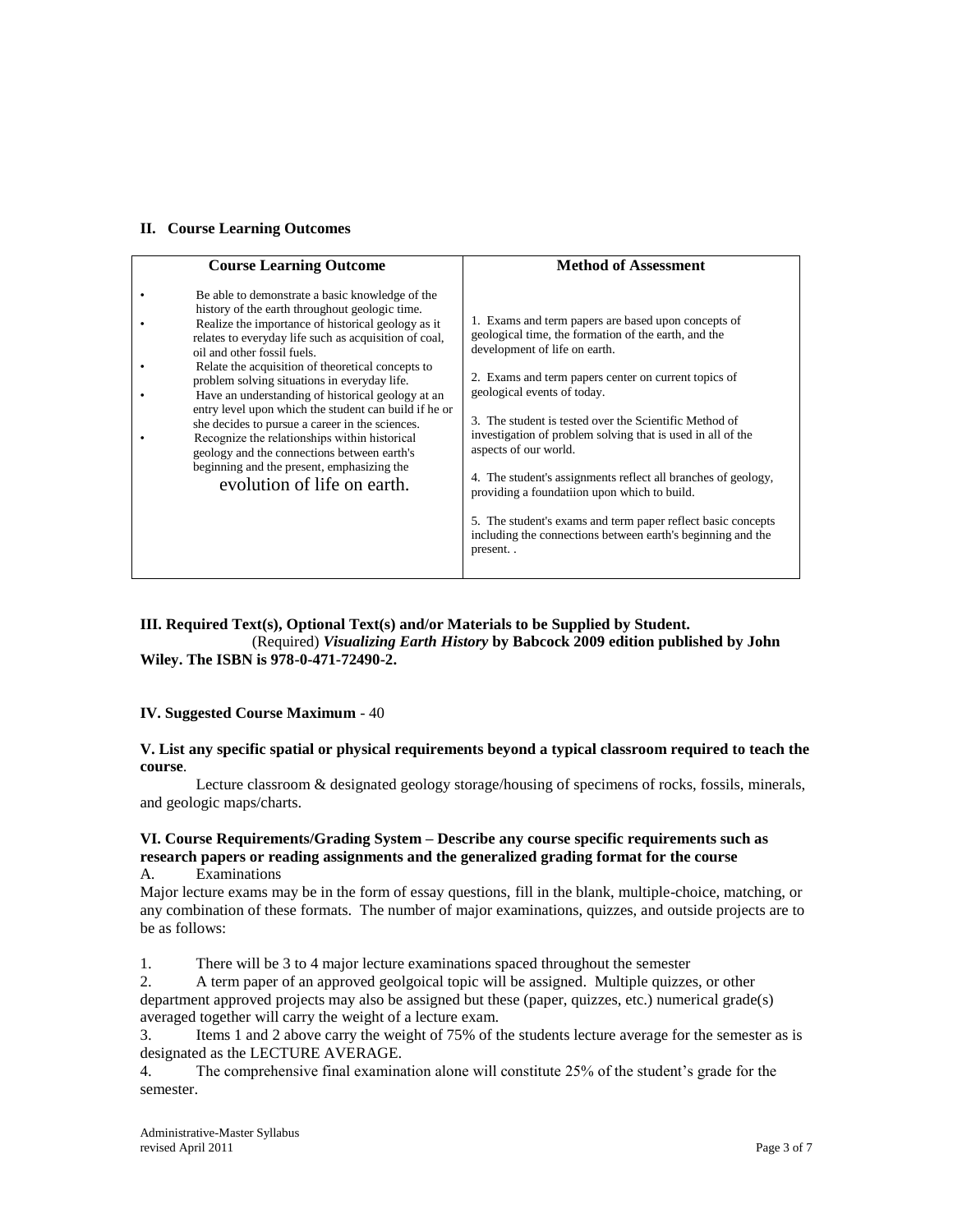5. Items 3 and 4 above constitute 100% of the student's OVERALL AVERAGE and grade for the semester.

B. The instructor will record numerical grades of the student's exam/quiz/project scores. Student's grades will NEVER be recorded by the instructor as only letter grades such as A+, B, C-, etc. The actual numerical grade will be put on each item the student turns in to the instructor. After showing the grade(s) to the student(s), the only grade that the instructor will record in the numerical grade.

C. No instructor shall at any time allow a student access to another student's grade, visually or verbally.

D. There will be no deviance from the following grading scale for exams or semester grades.

Grade Scale  $90 - 100 = A$  $80 - 89 = B$ 70 - 79 = C  $60 - 69 = D$ Below  $60 = F$ 

## **VII. Curriculum Checklist**

- **Academic General Education Course** (from ACGM – but not in WCJC Core) No additional documentation needed

## X - **Academic WCJC Core Course**

Attach the Core Curriculum Checklist, including the following:

- Basic Intellectual Competencies
- Perspectives
- Exemplary Educational Objectives

## - **WECM Courses**

If needed, revise the Program SCANS Matrix & Competencies Checklist.

## - **Academic WCJC Core Course**

Attach the Core Curriculum Checklist, including the following:

- Basic Intellectual Competencies
- Perspectives
- Exemplary Educational Objectives

## - **WECM Courses**

If needed, revise the Program SCANS Matrix & Competencies Checklist.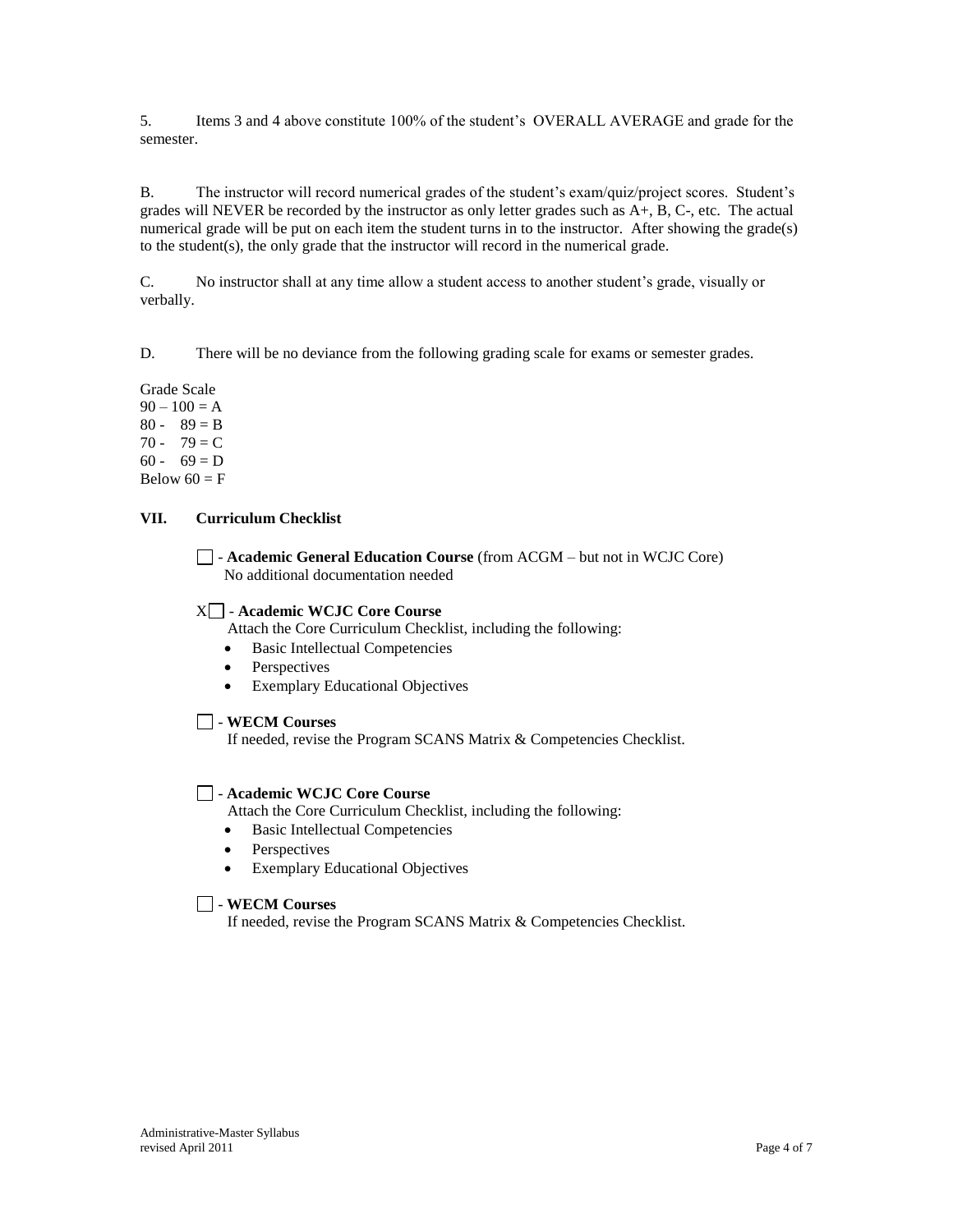

# **Page 1: Competencies**

| Course Prefix & Number: GEOL 1304                                                                                                                                                                                                                                                               |                                                                                                                                                      |  |
|-------------------------------------------------------------------------------------------------------------------------------------------------------------------------------------------------------------------------------------------------------------------------------------------------|------------------------------------------------------------------------------------------------------------------------------------------------------|--|
|                                                                                                                                                                                                                                                                                                 |                                                                                                                                                      |  |
| Competency                                                                                                                                                                                                                                                                                      | <b>Method of Assessment</b>                                                                                                                          |  |
| READING: Reading at the college level means the ability to analyze and<br>interpret a variety of printed materials - books, articles, and documents.                                                                                                                                            |                                                                                                                                                      |  |
| WRITING: Competency in writing is the ability to produce clear, correct,<br>and coherent prose adapted to purpose, occasion, and audience.                                                                                                                                                      | Each student is required to write a term paper in geology lecture<br>over an assigned, current, topic and the paper counts as a major<br>exam grade. |  |
| SPEAKING: Competence in speaking is the ability to communicate orally<br>in clear, coherent, and persuasive language appropriate to purpose,<br>occasion, and audience.                                                                                                                         |                                                                                                                                                      |  |
| LISTENING: Listening at the college level means the ability to analyze<br>and interpret various forms of spoken communication.                                                                                                                                                                  |                                                                                                                                                      |  |
| CRITICAL THINKING: Critical thinking embraces methods for applying<br>both qualitative and quantitative skills analytically and creatively to subjectgeochronology problems. Logical thought must be used.<br>matter in order to evaluate arguments and to construct alternative<br>strategies. | Some exams deal with "puzzle-like" diagrams to solve                                                                                                 |  |
| COMPUTER LITERACY: Computer literacy at the college level means<br>the ability to use computer-based technology in communicating, solving<br>problems, and acquiring information.                                                                                                               |                                                                                                                                                      |  |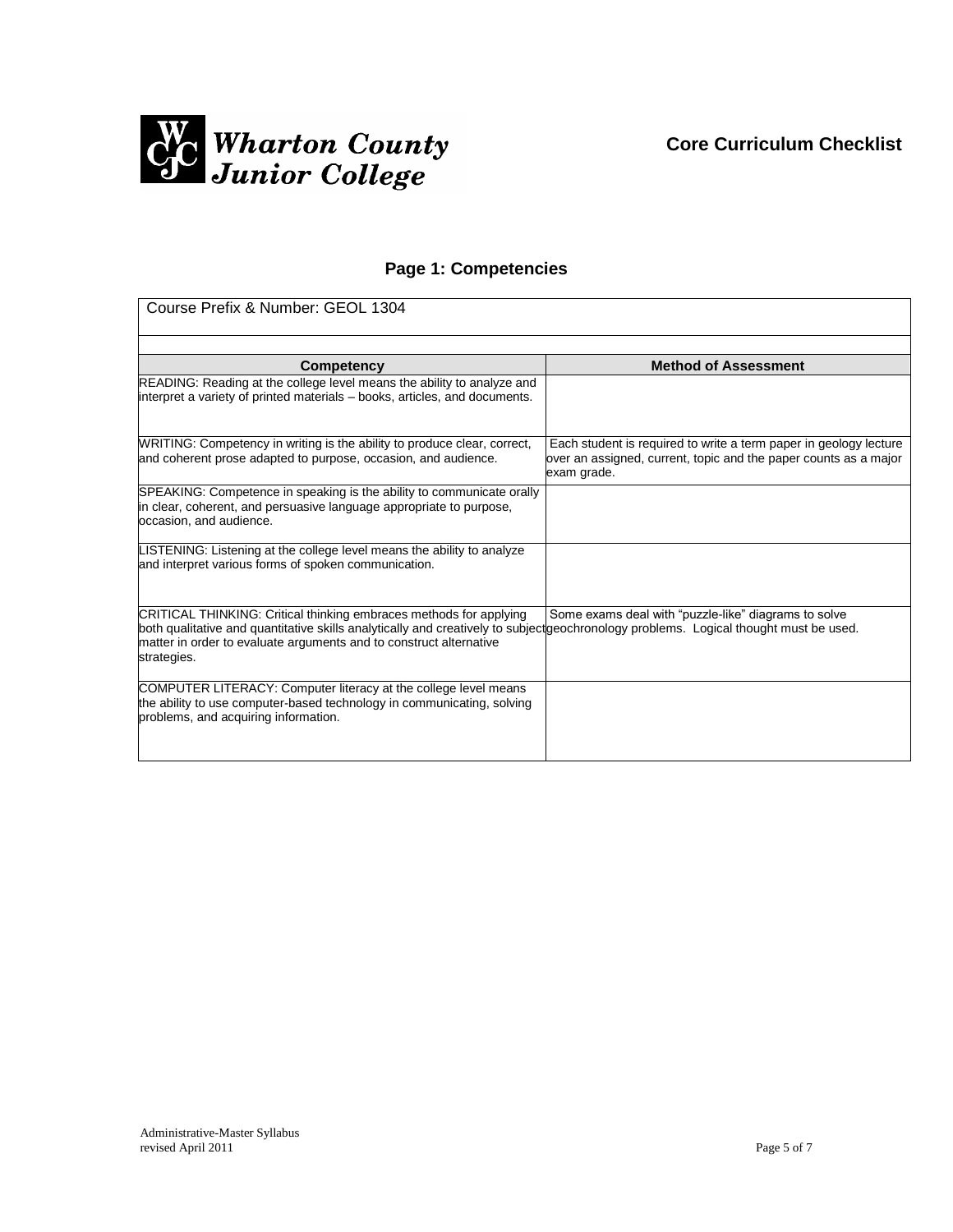# **Core Curriculum Checklist**



# **Page 2: Perspectives**

| Course Prefix & Number: GEOL 1304                                                                                                                                                                                                                                     |                                                                                                                                                   |  |  |
|-----------------------------------------------------------------------------------------------------------------------------------------------------------------------------------------------------------------------------------------------------------------------|---------------------------------------------------------------------------------------------------------------------------------------------------|--|--|
|                                                                                                                                                                                                                                                                       |                                                                                                                                                   |  |  |
| <b>Perspective</b>                                                                                                                                                                                                                                                    | <b>Method of Assessment</b>                                                                                                                       |  |  |
| 1. Establish broad and multiple perspectives of the individual in<br>relationship to the larger society and world in which he or she lives, and<br>help the student to understand the responsibilities of living in a culturally-<br>and ethically-diversified world; |                                                                                                                                                   |  |  |
| 2. Stimulate a capacity to discuss and reflect upon individual, political,<br>economic, and social aspects of life to understand ways to be a<br>responsible member of society;                                                                                       |                                                                                                                                                   |  |  |
| 3. Recognize the importance of maintaining health and wellness;                                                                                                                                                                                                       |                                                                                                                                                   |  |  |
| 4. Develop a capacity to use knowledge of how technology and science<br>affect lives:                                                                                                                                                                                 |                                                                                                                                                   |  |  |
| 5. Develop personal values for ethical behavior;                                                                                                                                                                                                                      |                                                                                                                                                   |  |  |
| 6. Develop the ability to make aesthetic judgments;                                                                                                                                                                                                                   |                                                                                                                                                   |  |  |
| 7. Use logical reasoning in problem solving;                                                                                                                                                                                                                          | Exam questions cover the use of technology for the acquisition of<br>knowledge using the "Scientific Method" that is based on<br>empirical logic. |  |  |
| 8. Integrate knowledge and understanding of the interrelationships of the All exams reflect the eclectic nature of geology, drawing upon<br>scholarly disciplines                                                                                                     | many scientific disciplines.                                                                                                                      |  |  |